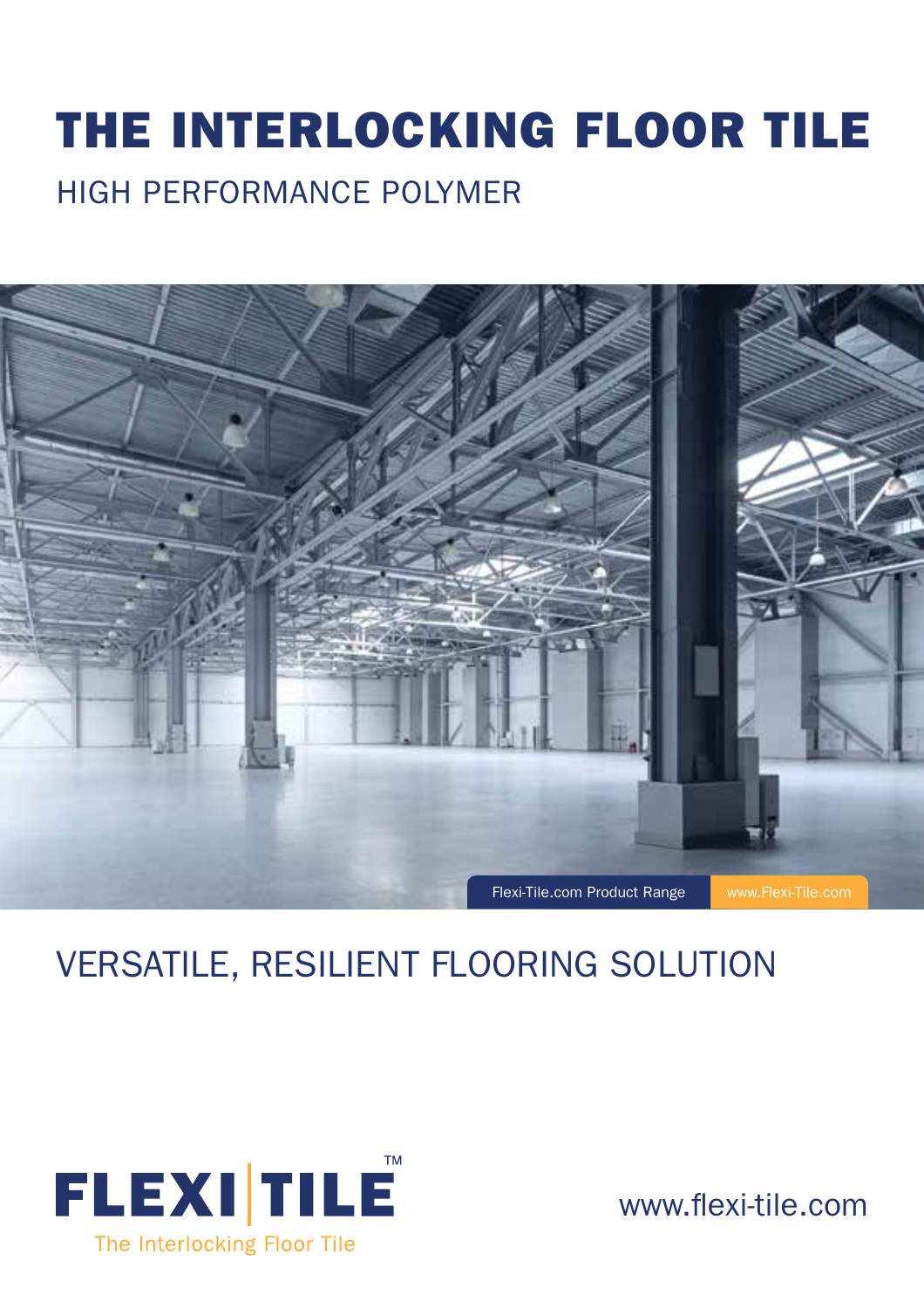

### ABOUT FLEXI-TILE



Flexi-Tile is Europe's largest interlocking flooring company, producing floor tiles that provide the best in durability and design. Quick and easy to install, Flexi-Tile flooring is produced using high performance polymer (HPP), and is 100% non-toxic and environmentally sustainable.

Manufactured and distributed from our EU base, Flexi-Tile is the premier choice for anyone seeking a flooring solution for industrial, commercial or domestic use. Environmentally sustainable, whilst being quick and easy to install, Flexi-Tile products are chosen by businesses across the globe for their hassle-free and simple design. Suitable for practically any fooring application, the Flexi-Tile

interlocking system will provide you with a floor that will survive the rigours of everyday and heavy-duty use.

Flexi-Tile products are available in both our 100% recyclable 'Premium', and 100% recycled 'ECO' options. Flexi-Tile 'ECO' gives you a choice of flooring that reduces our environmental impact but also delivers durability and ease of installation.

By placing environmental sustainability at the heart of what we do, we aim to ensure that Flexi-Tile is playing its part in achieving a better future for everyone.

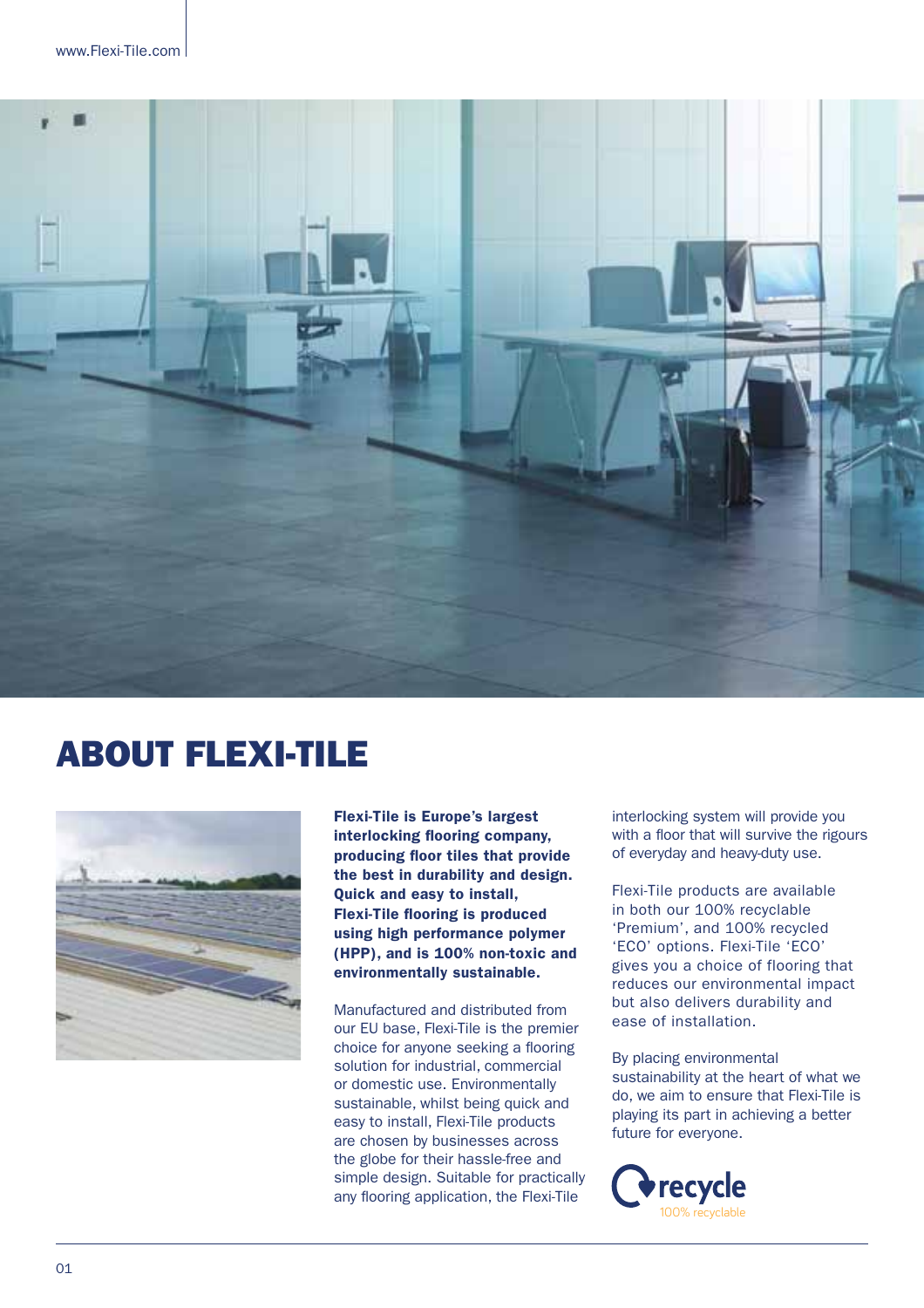

## TABLE OF CONTENTS

| 03    | <b>FLEXI-TILE ADVANTAGES</b>       | 11              | OFFICE & EDUCATIONAL FLOORING |
|-------|------------------------------------|-----------------|-------------------------------|
| 04    | PRODUCT RANGE //COLOURS & TEXTURES | 12 <sub>2</sub> | <b>EXHIBITION FLOORING</b>    |
| 05/06 | <b>ESD FLOORING</b>                | 13              | <b>GARAGE FLOORING</b>        |
| 07    | INDUSTRIAL & FACTORY FLOORING      | 14              | DOMESTIC HOME FLOORING        |
| 08    | <b>WAREHOUSE FLOORING</b>          | 15 <sub>1</sub> | ENVIRONMENTAL BENEFITS        |
| 09    | RETAIL AND SHOWROOM FLOORING       | 16              | <b>Flexi-Tile ATTRIBUTES</b>  |
| 10    | <b>GYM &amp; SPORTS FLOORING</b>   | 17              | <b>ACCESSSORIES</b>           |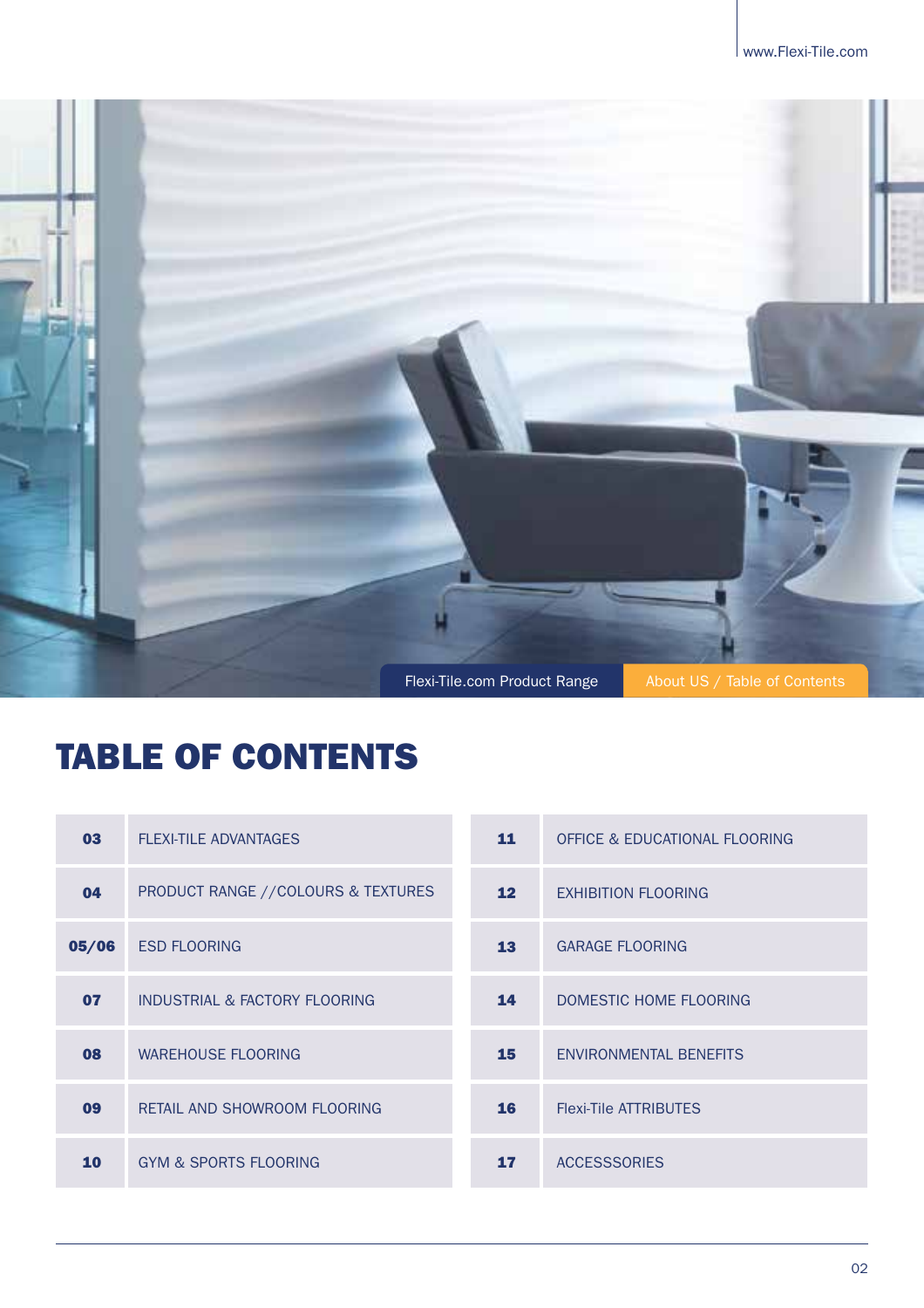

## FLEXI-TILE ADVANTAGES



Flexi-Tile offers a versatile and attractive interlocking flooring solution, with an almost unlimited range of applications.

Made from durable, 100% recyclable high performance polymer (HPP), Flexi-Tile guarantees that our floors will resist wear and tear for up to 25 years, even in areas of constant, heavy industrial use.

Flexi-Tiles can be installed over virtually any surface including concrete and resin, and are equally suitable for industrial, domestic and commercial uses.

- Quick and easy to install
- Minimal production downtime during installation
- Available in various colours and textures
- No damp proof membrane or adhesives needed
- Can be laid on cracked, damp or damaged floors
- Anti-Slip R10 certified
- Reduces dust and dirt
- 25-year wear guarantee
- Reduces noise
- Insulates heat in cold industrial environment
- Comfortable underfoot reduced employee fatigue
- Lift and reuse
- $\bullet$  Extreme durability can handle HGVs, forklift trucks, etc
- ISO9001 certified company
- Meets all EU legal standards for industrial and commercial flooring
- Only patented ESD tile available
- Reaction to fire performance BFL-S1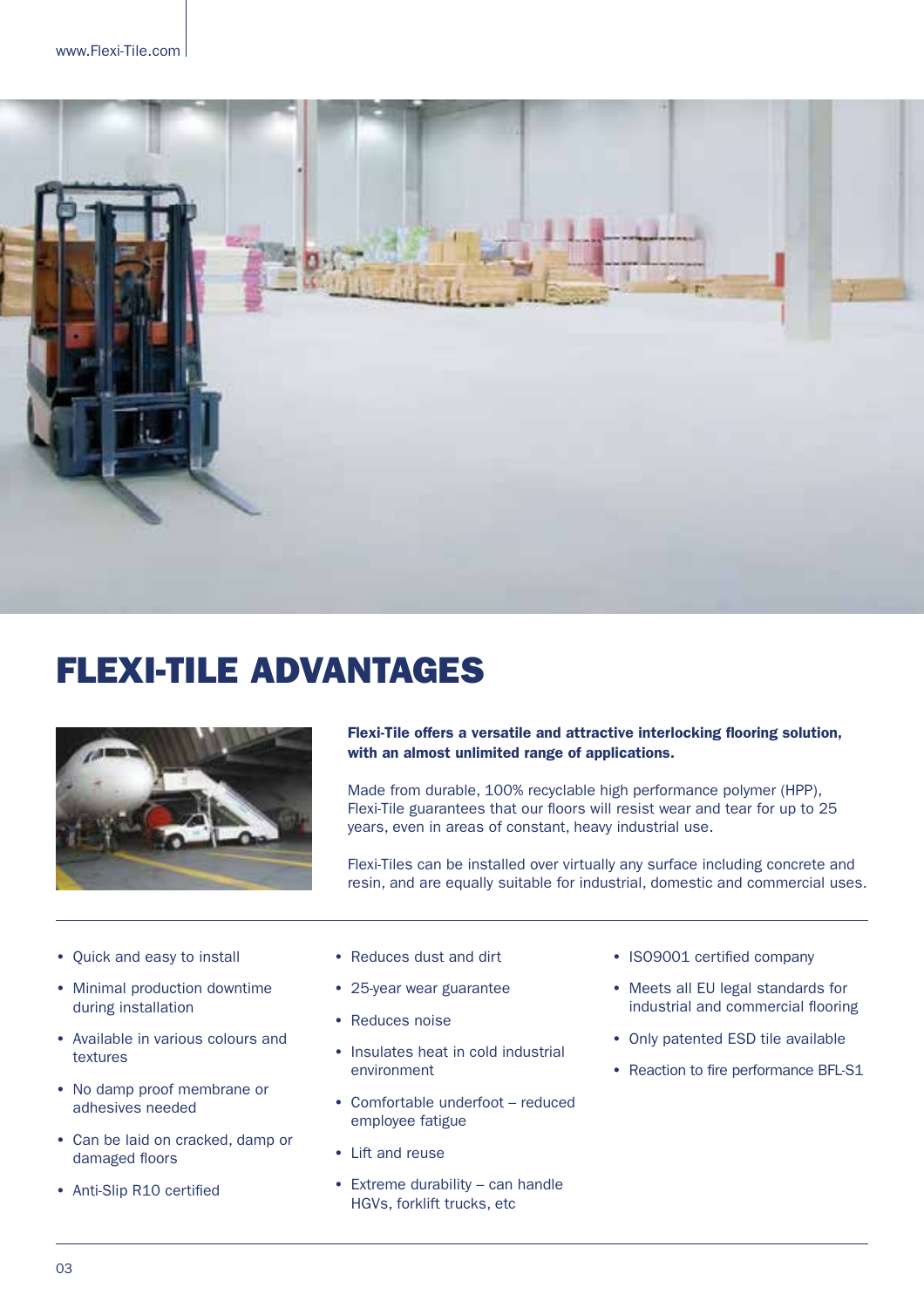

Product Range





Standard (\*HD) Diamond (\*HD) Eclipse Mini Eclipse HD













Textured Diamond Slate Studded/Coin \*Also available in HD



#### Please note:

These colours are just a guide, please ask for a sample to see closer colour match as there can be slight variances depending on material.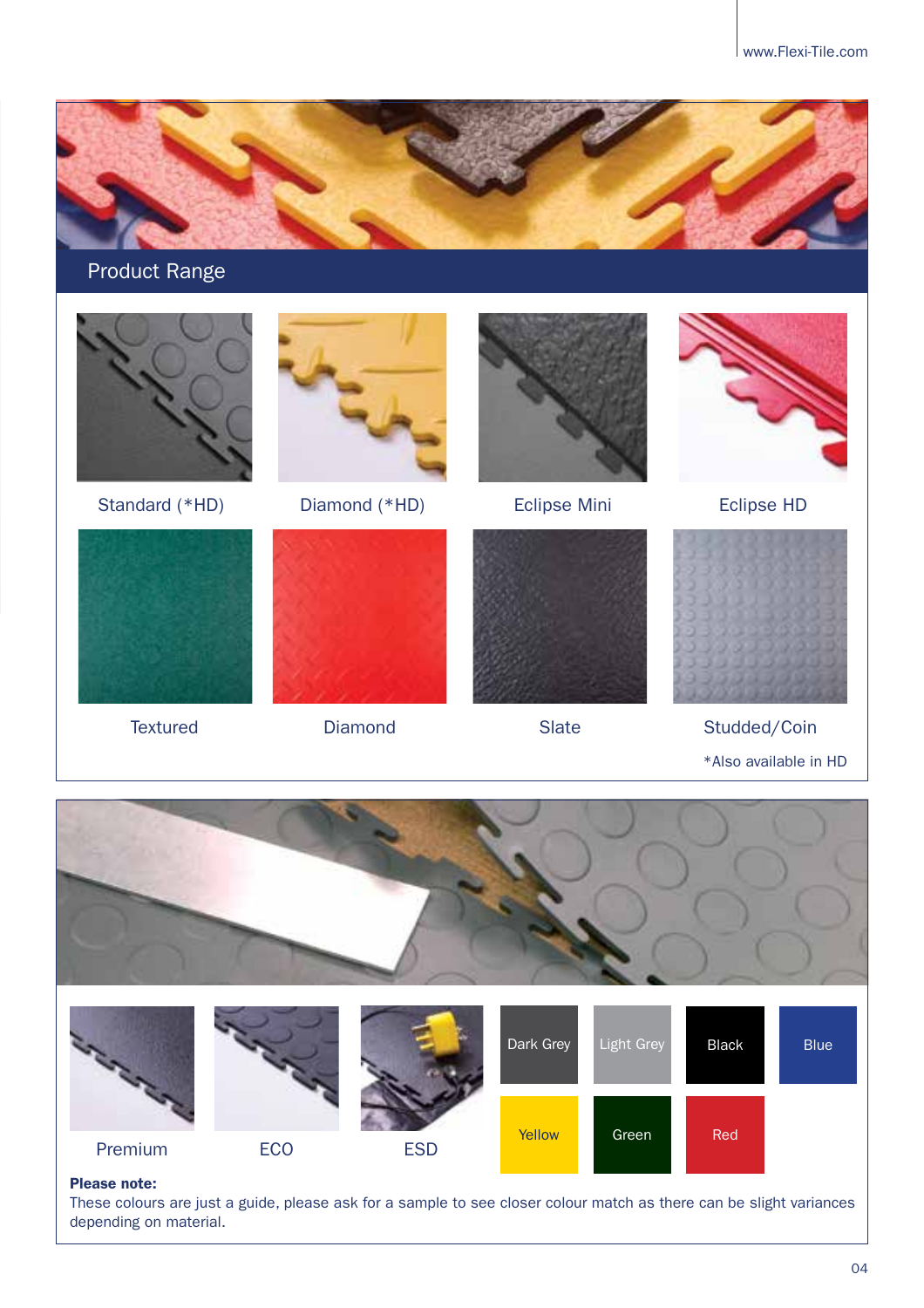

## ESD (ELECTRO STATIC DISSIPATIVE) 10<sup>5</sup> - 10<sup>7</sup>Ω

For areas where electrostatic discharge is an everyday threat, patented Flexi-Tile ESD (Electro Static Dissipative) tiles are specifically designed and manufactured to prevent damage to electrical devices and maintain safety for employees.

Flexi-Tile's ESD flooring works by redirecting electrical discharge through stainless-steel microfibers within the inner structure of the tile. Each tile is connected to a subfloor conductive grid with various earth points, eliminating potentially

dangerous electrical current. Flexi-Tile ESD flooring systems provide safety for anyone working in environments where the threat of shock or electrocution is at its highest. Whilst ensuring employee safety, ESD flooring guards against electrical damage to expensive equipment and components.

The Flexi-Tile ESD flooring is the only patented dissipative tile that meet all EU standards regarding safety and noise reduction. So, for peace of mind, Flexi-Tile is the clear choice for industrial ESD flooring.

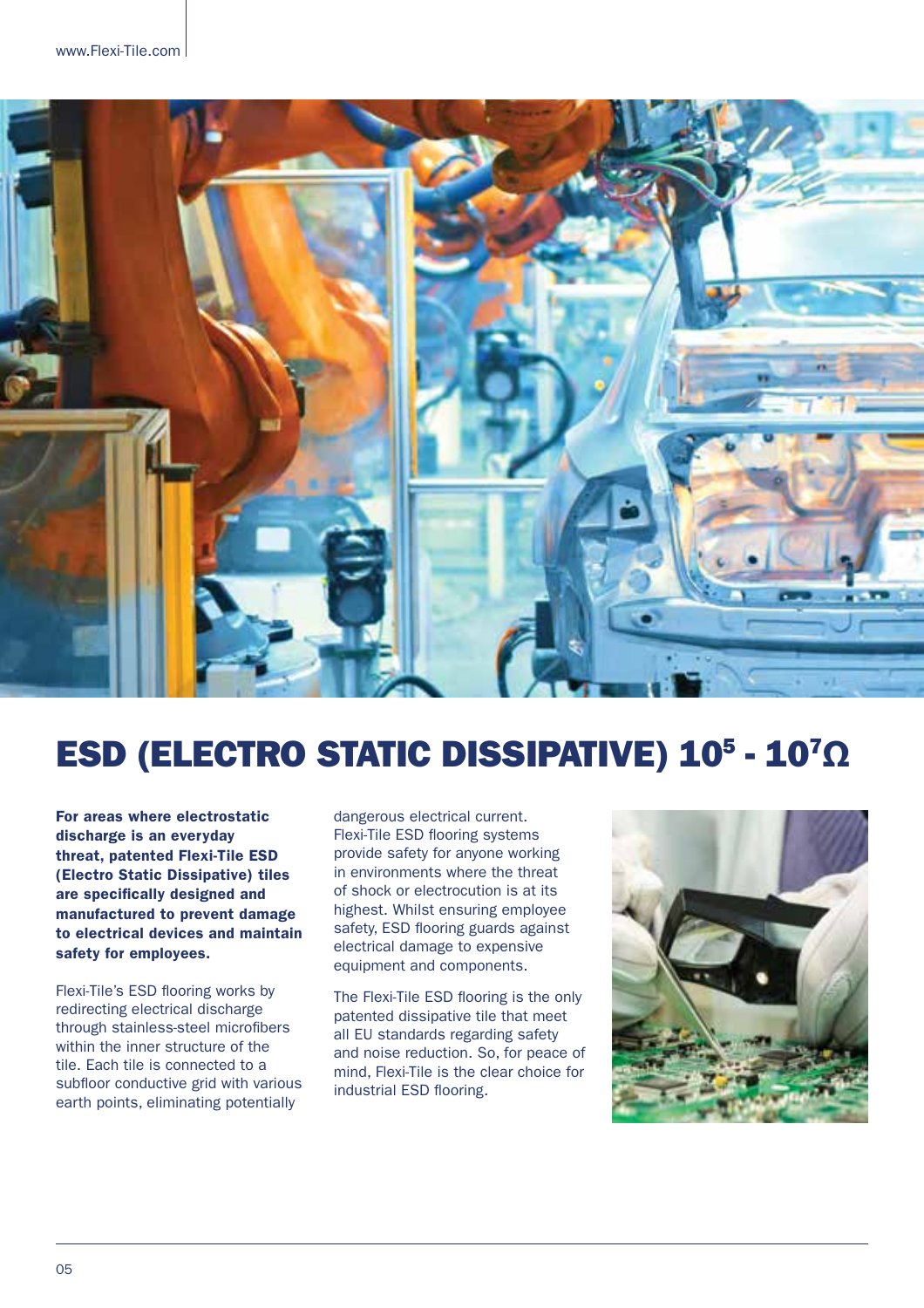

## ESD // INDUSTRIAL & OFFICE

#### ESD floor tiles are used in a broad range of EU facilities, from the industrial factory and warehouse environment to server space.

With an increasing number of interconnected devices, servers and equipment being used in the work environment, employers are turning to Flexi-Tile patented ESD flooring to protect both employees and expensive equipment. The patented Flexi-Tile ESD flooring not only provides complete safety, but also maintains the comfort and ease of installation of other Flexi-Tile fooring solutions.



- Minimal Floor preparation
- Creates electrostatic protected area (EPA)
- Quick and easy to install No down-time
- Anti-Slip R10 certified
- 25-year wear guarantee
- Available in various colours and textures
- Comfortable underfoot

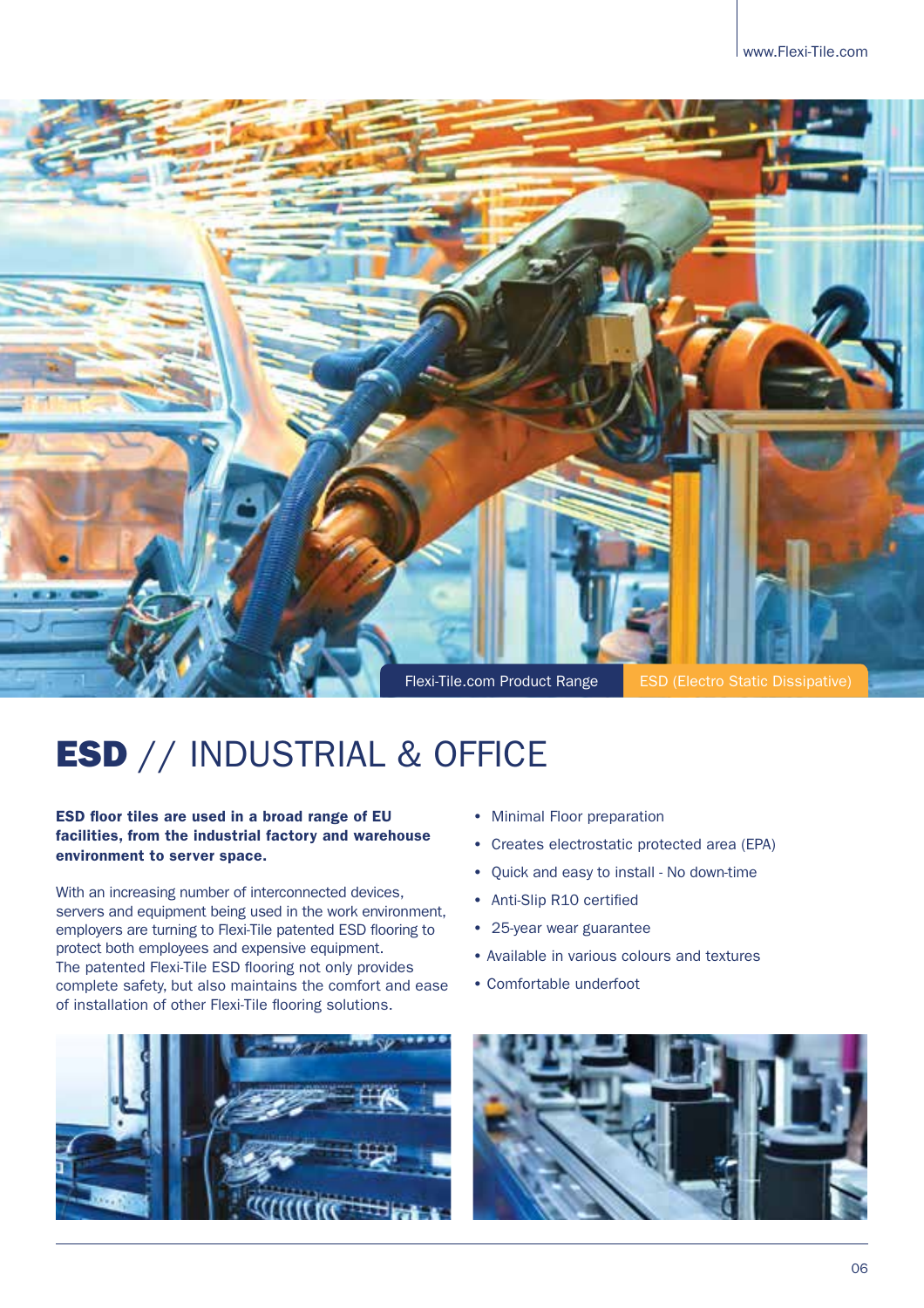

## INDUSTRIAL AND FACTORY FLOORING

### Flexi-Tiles Are The Perfect Solution For Your Factory Floor

#### When you need flooring that can withstand the tough demands of industry and manufacture while maintaining staff comfort, the Flexi-Tile manufacturing system delivers every time.

Manufacturing facility fooring is subject to numerous punishing challenges on a daily basis – loading pallets, forklift truck traffic and chemical spillages are just some of the issues faced within heavy industry.

It is important that an industrial floor maintains an impact-resistant surface which is both comfortable and visually appealing, and this is exactly what Flexi-Tile products are designed to do. With our flooring you can also easily solve the problem of existing cracked, damp or damaged concrete or epoxy flooring with maximum ease and efficiency by simply laying our flooring system on top of a low-grade existing surface. Flexi-Tiles reduce excess dust or damp associated with damaged flooring, giving an instant and durable solution that will resist wear and tear for up to 25 years.

Flexi-Tile's specially-designed loose lay\* interlocking system means that industrial and factory fooring can be installed with minimal preparation. Flexi-Tile floors will improve employee comfort underfoot, whilst the high-performance polymer surface makes it easier to remove excess water and contaminants before it can become a problem.

- 25-year wear guarantee
- **Minimal Floor preparation**
- Available in various colours
- $\bullet$  Easy to install No floor adhesive
- Anti-Slip R10 certified
- Stain resistant
- Impact resistant
- Can withstand extreme loads
- Reaction to fire performance BFL-S1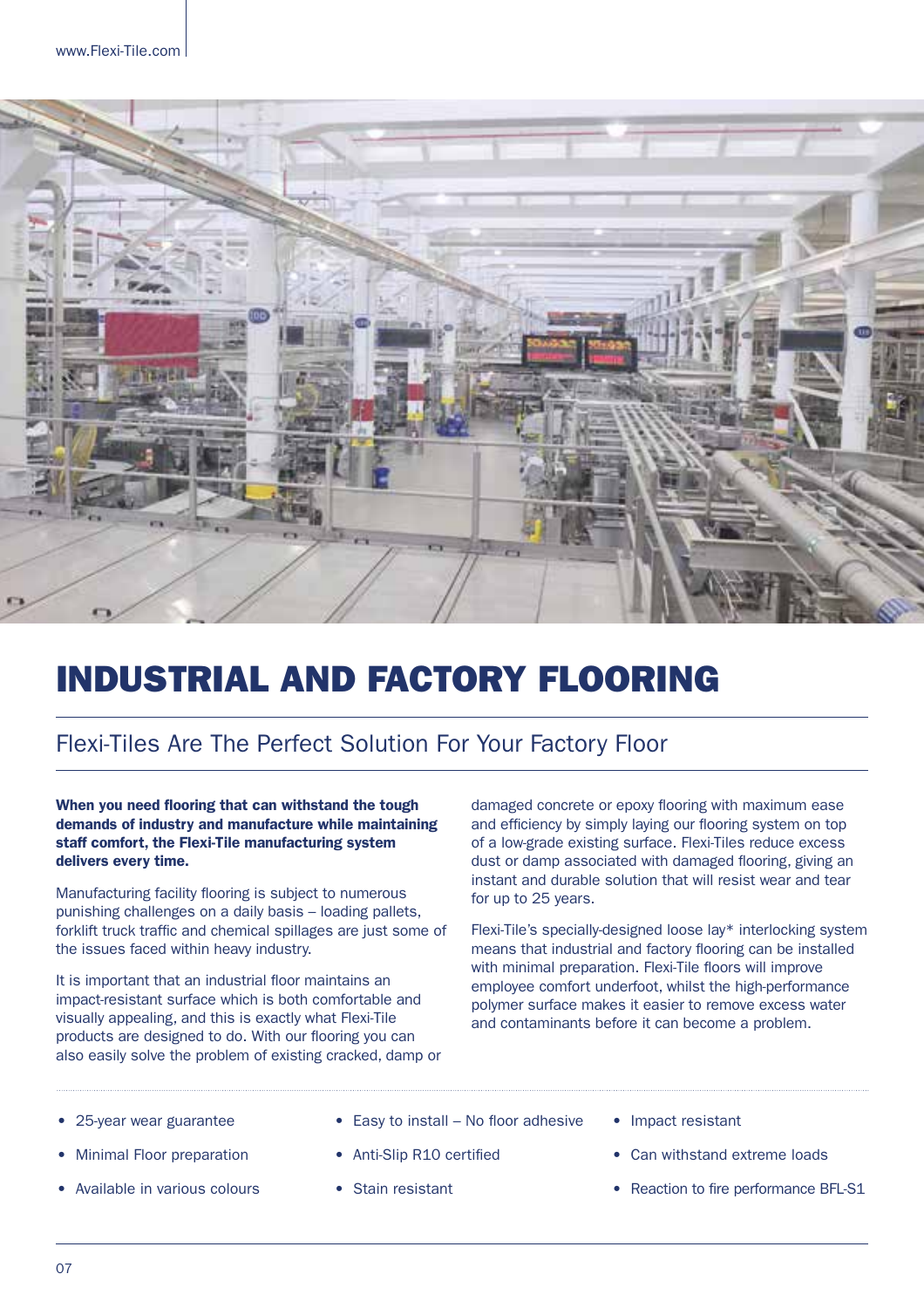

### WAREHOUSE FLOORING

### The Tough, Durable And Lasting Floor Tile

Flooring finish in a warehouse is crucial to the efficient running of the facility. Flexi-Tiles can withstand the rigours of heavy machinery whilst also helping to provide a safe working environment.

Any imperfections or damage in a warehouse floor can have a serious impact on the ability of forklifts and palette trucks to transport heavy goods. Flexi-tile's durable, easily-laid tiles are the perfect solution.

Flexi-Tile interlocking floors have been designed to meet strict European building material standards, with antislip and noise-reduction specifcations for the industrial sector. Flexi-Tile surfaces are designed to reduce various workplace risks and hazards by increasing the

level of hygiene and helping to prevent workers from experiencing slips and falls.

With a range of colours available, the Flexi-Tile interlocking system can be used to provide floorembedded directional guidance, and can be utilised within a warehouse to improve workflow around the site by making the most efficient routes or appropriate storage areas easy to identify.

- **Minimal Floor preparation**
- Available in various colours
- Easy to install No floor adhesive<sup>†</sup>
- Anti-Slip R10 certified
- 25-year wear guarantee
- Stain resistant
- Impact resistant
- Noise reduction properties
- Reaction to fire performance BFL-S1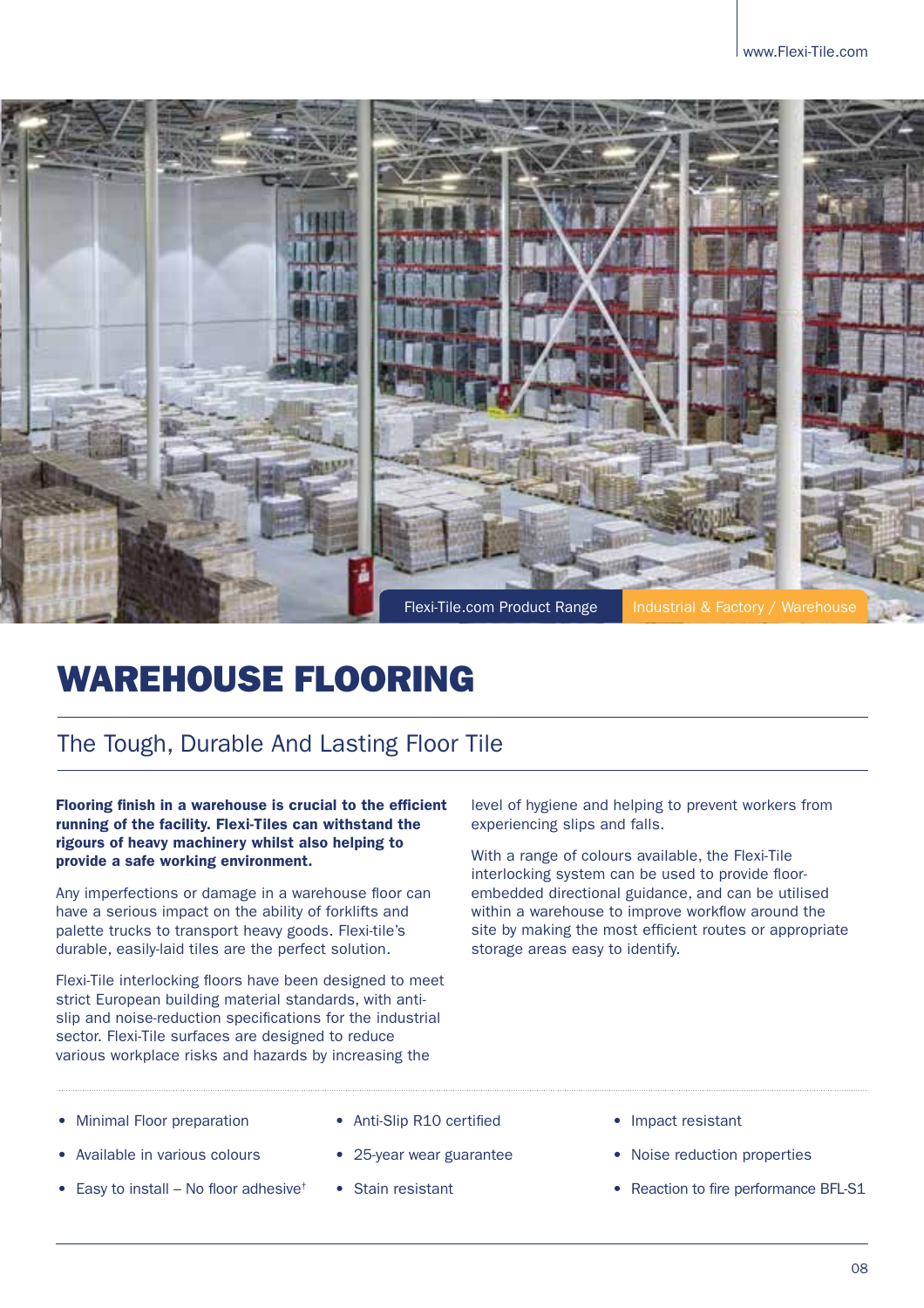

## RETAIL AND SHOWROOM FLOORING

### Make Your Store Stand Out From The Rest With A Flexi-Tile Floor

#### In retail, image matters. With Flexi-Tile, you can help create a high-quality experience for customers in a practical way.

Within a retail environment, all aspects of the visual appearance have an impact on the customer's perception of a company and the products on offer, so it's important to create the right impression from the ground up.

The design and durability of Flexi-Tile's retail flooring means your commercial premises or showroom can achieve and maintain the desired aesthetic appeal, despite constant heavy foot traffic. Spillages and stains, scuffs and scrapes, are everyday issues affecting retail

fooring, so you need a solution that can withstand these problems on a daily basis.

From cool, understated slate finishes to bright, lively fooring options, Flexi-Tile gives you an advantage over your competitors, by helping you stand out in the crowded retail sector, leaving a lasting impression among your potential customers.

Another major beneft of Flexi-Tile is the how quick and easy it is to install. This means you will experience minimal downtime during installation, whilst ensuring you have a durable and resilient floor that will last for many years.

- **Minimal Floor preparation**
- Anti-Slip R10 certified
- Available in various colours
- Easy to install  $-$  No floor adhesive
- 25-year wear guarantee
- Stain resistant
- Impact resistant
- Easy cleaned and maintained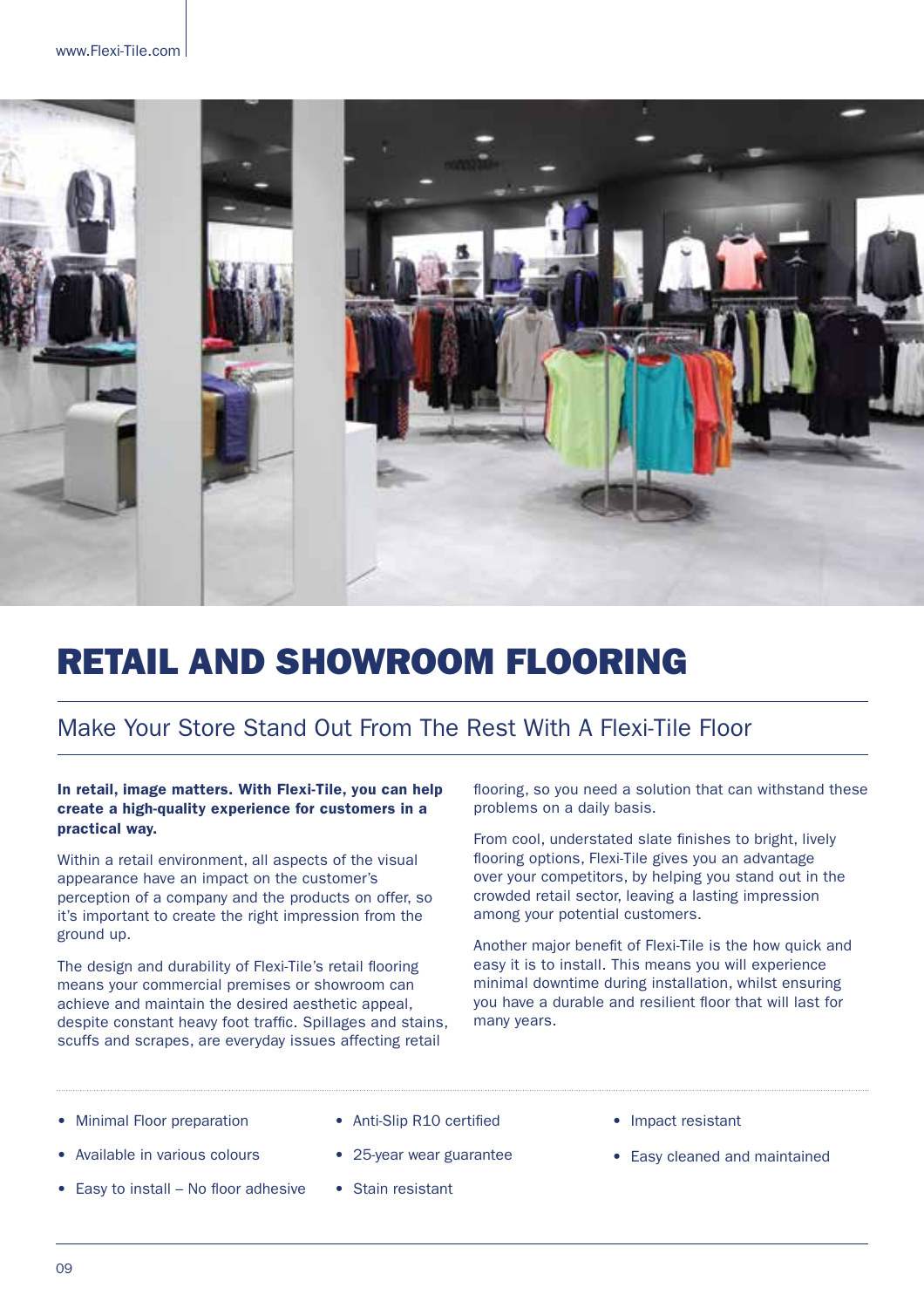

## GYM & SPORTS FLOORING

### Designed For High Intensity Workouts, Comfort And Value

In a gym or sporting environment, you need flooring that will work hard when people want to train hard. Flexi-Tile provides the solution.

Gyms and sporting facilities need to be both tough and impact-resistant areas, whilst maintaining comfortable, anti-slip properties underfoot. Hard-wearing and stainresistant, Flexi-Tile is visually appealing and quick and easy to install.

Offering an extremely durable surface, Flexi-Tiles are easily maintained and specially-designed to cope with the pressures of heavy gym equipment and repetitive physical activity. Designed and manufactured for safety and comfort, Flexi-Tiles are a cost-effective solution

due to their ease of installation, as well as the fact that they can be placed over most existing surfaces with minimal preparation.

Surface marks and indentations are not an issue with Flexi-Tiles as they offer impact resistance as well as comfort underfoot. With various colours on offer, Flexi-Tile will suit the décor and design of your gym or sporting facility whilst providing the required flooring safety features that you need.

- **Minimal Floor preparation**
- Easy to install  $-$  No floor adhesive
- Available in various colours
- Noise reduction
- Anti-Slip R10 certified
- 25-year wear guarantee
- Stain resistant
- Impact resistant
- Reaction to fire performance BFL-S1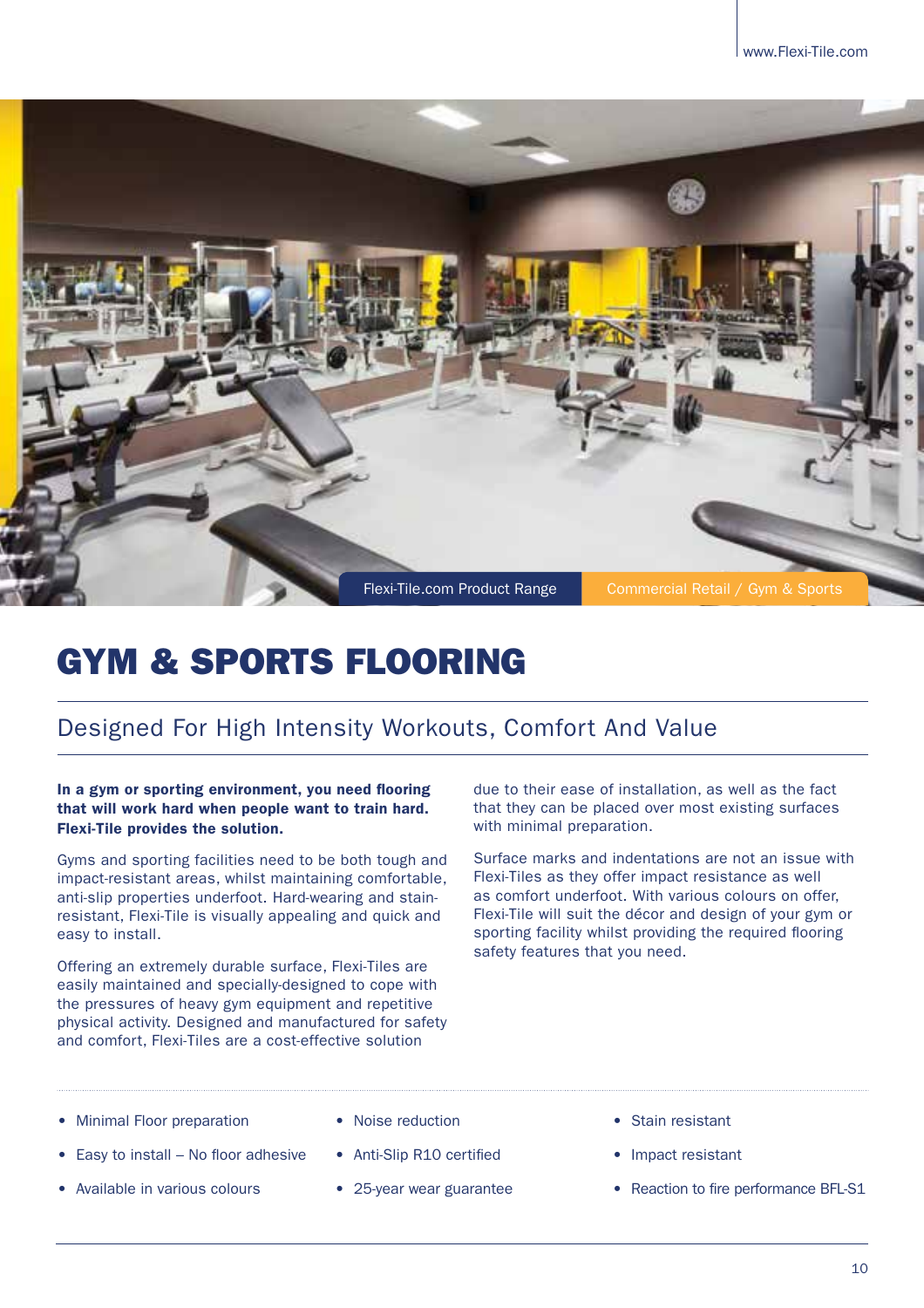

## OFFICE AND EDUCATIONAL FLOORING

### Tough And Durable Enough To Endure The Heaviest Foot Traffic

Educational and office environments create a unique set of challenges for any type of flooring, from dealing with drops and spillages to managing heavy footfall. The attractive but durable Flexi-Tile system covers all bases.

Public areas always have the potential for food and drink spillages. With Flexi-Tile, the specially-designed anti-stain, anti-slip surface is easy to clean and can withstand discoloration as a result of accidents that can occur. Made from an advanced high performance polymer compound, Flexi-Tile floor systems can also handle high levels of foot traffic with ease.

For an alternative to carpeted or epoxy flooring, the Flexi-Tile option offers multiple benefts that are not available with other flooring options, such as effective noise reduction and excellent fre-retardant properties, while still providing comfort and durability. With a Flexi-Tile floor you will receive a 25-year wear guarantee, which means that you will not have to replace it for many years, saving you money in comparison with many other flooring products.

For large IT suites or office servers, we also offer a range of ESD (Electro Static Dissipative) tiles, specifcally designed and manufactured to help prevent electrostatic discharges from affecting or damaging electrical devices, and injuring staff or students.

- Minimal Floor preparation
- Available in various colours
- Easy to install No floor adhesive  $<sup>†</sup>$ </sup>
- Anti-Slip R10 certified
- 25-year wear guarantee
- Stain resistant
- Comfortable underfoot
- Heat insulation properties
- Reaction to fire performance BFL-S1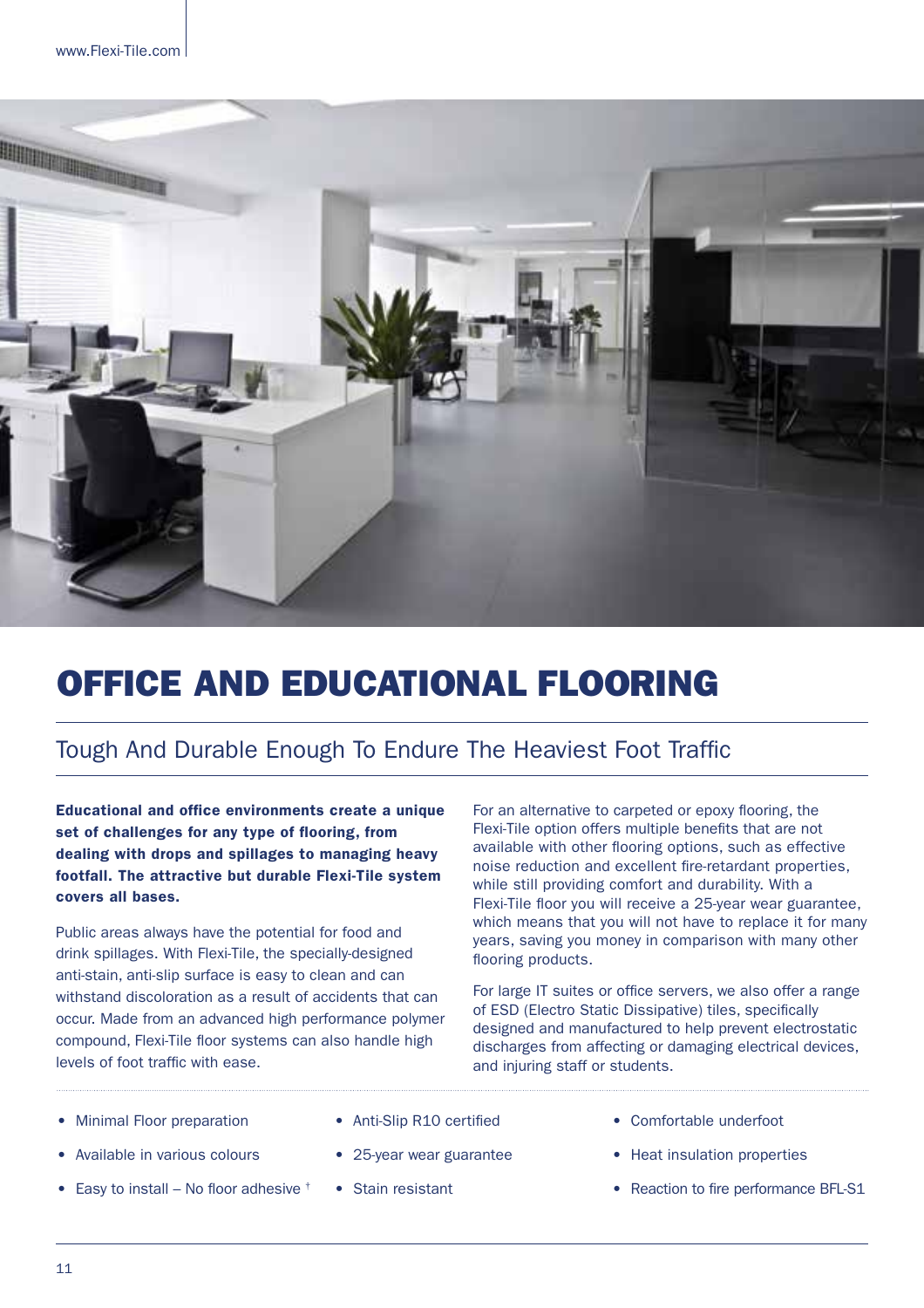

## EXHIBITIONS AND DISPLAYS

### Showroom And Exhibition Flooring With A Difference

#### Whether you need a permanent or temporary flooring solution, Flexi-Tile loose laid flooring is perfectly designed for exhibitions and displays.

The ease of installation means that Flexi-Tile is the perfect solution for exhibition and display fooring, giving you resilient, hardwearing tiles specifcally designed for repetitive use. With Flexi-Tile you can easily transport, install and disassemble your flooring at any venue or event with ease.

With a vast range of colours and finishes available, you can choose a floor design that matches your company's branding, giving you the competitive edge and forming a lasting impression on your potential customers. Flexi-Tile offers different coloured tiles to create delineated areas for sales, walkways and demonstration areas within a stand.

With a non-slip surface that is both impervious to staining and impact-resistant, and backed-up by our 25-year wear guarantee, choosing a Flexi-Tile solution will ensure that you won't have to replace your exhibition flooring for many years.

- **Minimal Floor preparation**
- Available in various colours
- Easy to install
- Anti-Slip R10 certified
- 25-year wear guarantee
- Stain resistant
- Impact resistant
- Easy removal
- Reaction to fire performance BFL-S1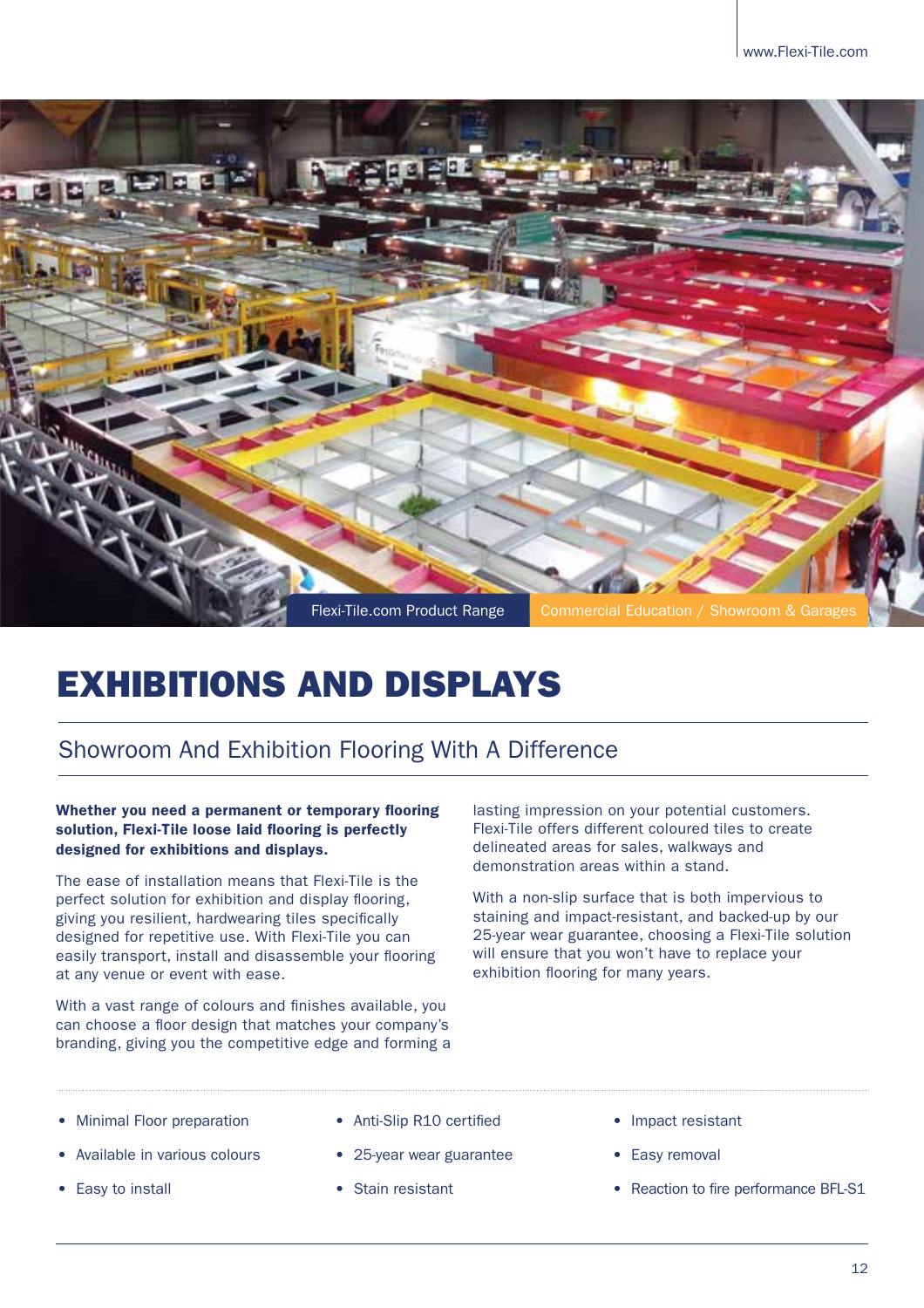

## GARAGE FLOORING

#### Flexi-Tile is quick and easy to install

Oil, grease and chemicals are ever-present anywhere that vehicles are housed. These spillages can have an adverse impact on the cleanliness, safety and appearance of your garage. A clean, easily laid, chemical resistant surface is imperative to ensure that your garage or showroom remains unblemished and hygienic.

Contaminants aren't just an aesthetics issue, but they can also present a dangerous slip risk. With Flexi-Tile floors you will get a textured, anti-slip finish in areas prone to slippery conditions which minimises the threat of painful and costly workplace accidents.

Garage floors by nature will come under attack from physical impacts (such as from dropped tools), heavy point loading (from cars and equipment), which Flexi-Tile fooring systems are designed to withstand wear and tear for many years.

As a result of Flexi-Tile's loose lay\* system, fooring can be installed with minimal subfloor preparation and with little or no downtime, due to the incremental installation process.

- Minimal Floor preparation
- Available in various colours
- Easy to install No floor adhesive<sup>†</sup>
- Anti-Slip R10 certified
- 25-year wear guarantee
- Stain resistant
- Impact resistant
- Reduces dust and dirt
- Reaction to fire performance BFL-S1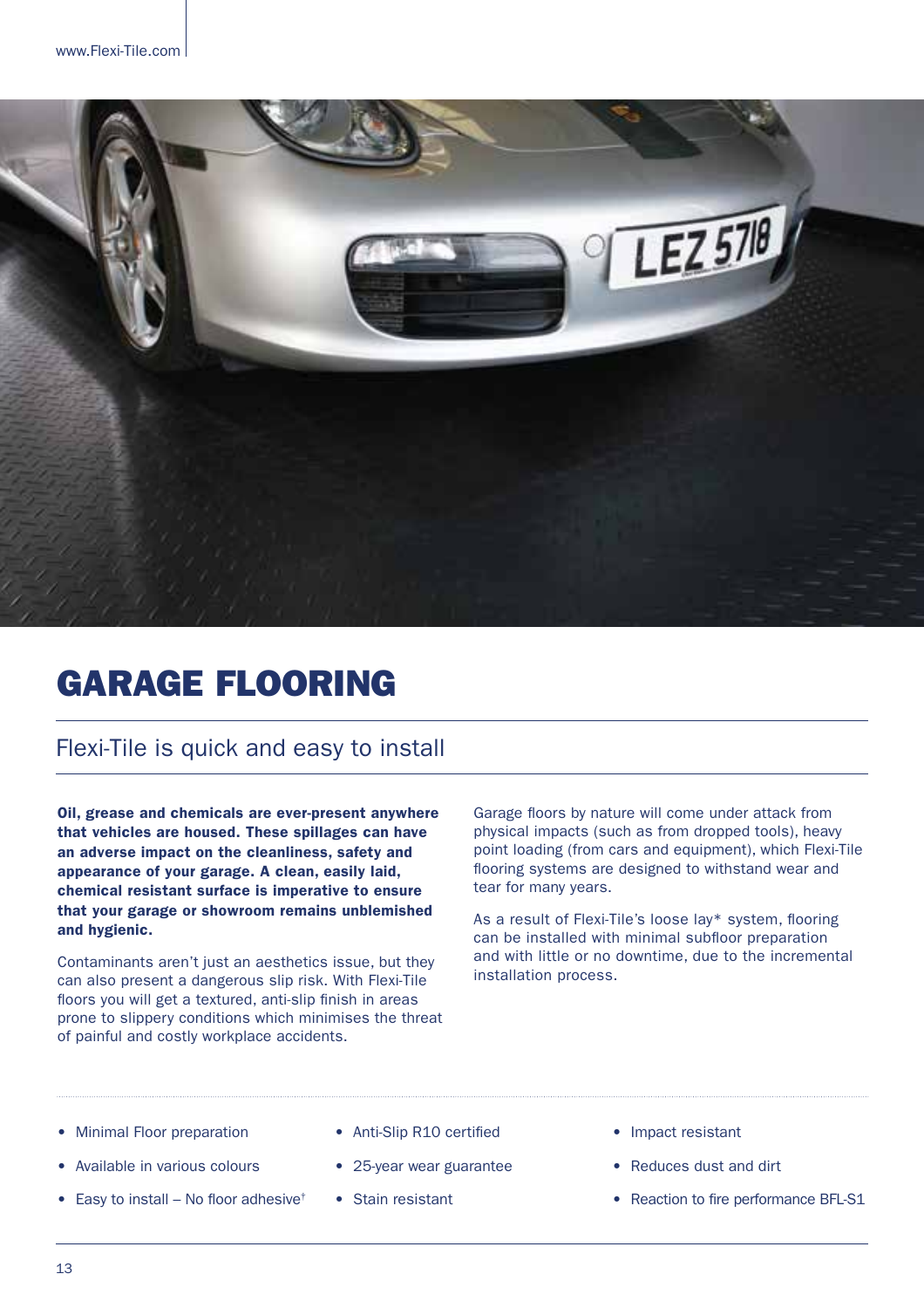

## DOMESTIC HOME FLOORING

### Perfect For Every Room In Your House

Make bold statement with bright colours or decide to have understated design – it's up to you with Flexi-Tile domestic flooring. With a wide range of colours, textures and tones on offer, Flexi-Tile will give your home that WOW factor.

Home flooring needs to offer durability and resilience whilst providing aesthetic appeal. Having the capability to withstand food and drink spillages and frequent cleaning, while also looking great, Flexi-Tile flooring is the premier option for an easily maintained floor in a busy household. With little preparation required and easy installation, you can have the fooring you want within hours at a fraction of the cost of most traditional ceramic alternatives.

With the loose-lay system, Flexi-Tiles are extremely simple to install, with many customers opting to do it themselves, saving hundreds in potential labour costs.

Both highly durable and easy to clean, you can rest assured that your home's floor area will retain an attractive and unblemished appearance for many years.

- Minimal Floor preparation
- Available in various colours
- Easy to install No floor adhesive<sup>†</sup>
- Anti-Slip R10 certified
- 25-year wear guarantee
- Stain resistant
- Impact resistant
- Heat installation properties
- Reaction to fire performance BFL-S1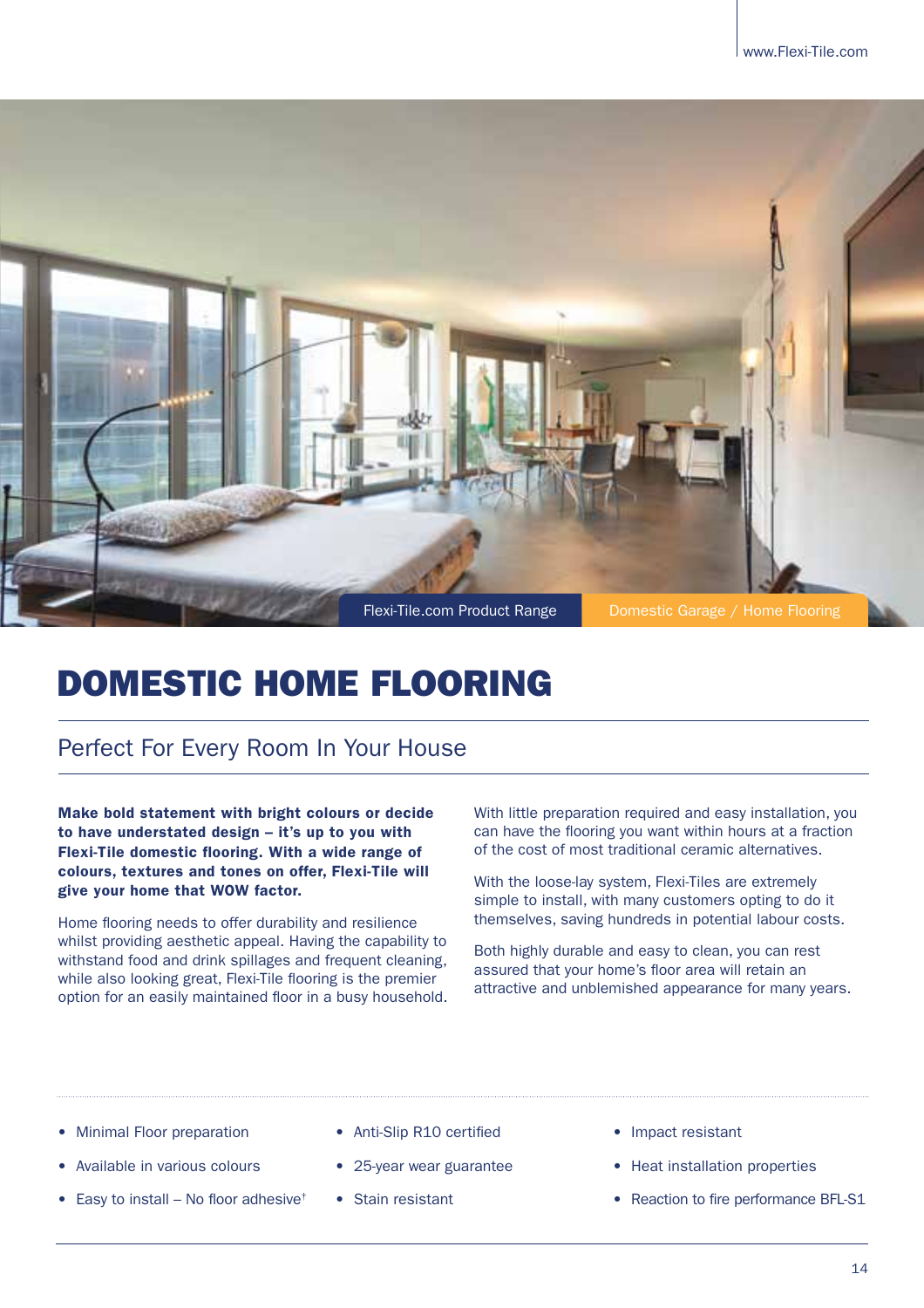### ENVIRONMENTAL BENEFITS OF USING FLEXI-TILE

Flexi-Tile is a 100% recyclable and 100% reusable product. Flexi-Tile does not require the removal of an existing floor, therefore minimises waste and dust, minimising the impact on out environment.

At the end of it's life cycle, Flexi-Tile foor tiles can be ranulated and recycled allowing them to be manufactured into recycled products.

|                                                                                                                             |                                              | <b>Diamond</b>        | <b>Eclipse Mini</b><br>Slate/Textured | <b>Standard Studded,</b><br><b>Textured</b> | <b>Heavy Duty Studded,</b><br>Textured, Diamond,<br><b>Eclipse</b> |
|-----------------------------------------------------------------------------------------------------------------------------|----------------------------------------------|-----------------------|---------------------------------------|---------------------------------------------|--------------------------------------------------------------------|
|                                                                                                                             |                                              | 4mm                   | 5mm                                   | 4.5mm                                       | 7mm                                                                |
|                                                                                                                             | Material                                     | Polyvinyl<br>Chloride | Polyvinyl<br>Chloride                 | Polyvinyl<br>Chloride                       | Polyvinyl<br>Chloride                                              |
|                                                                                                                             | <b>Tile Dimensions</b><br>(mm <sup>2</sup> ) | 505                   | 458                                   | 516                                         | 516                                                                |
|                                                                                                                             | Weight (kg)                                  | 1.45                  | 1.45                                  | 1.98                                        | 2.5                                                                |
| $\approx$<br><b>BS EN 428</b>                                                                                               | <b>Thickness</b><br>(mm)                     | $4 \pm 0.2$           | $5 \pm 0.2$                           | $4.5 \pm 0.2$                               | 7 ± 0.2                                                            |
| $\bigoplus$<br><b>BS EN 427</b>                                                                                             | Squareness &<br>Straightness<br>(mm)         | < 0.04                | < 0.04                                | < 0.04                                      | < 0.05                                                             |
| <b>BS EN 660-2</b>                                                                                                          | Abrasion<br>Resistance<br>(wear group)       | $\top$                | $\top$                                | $\top$                                      | $\top$                                                             |
| $\begin{array}{c} \hline \overline{K} \ \overline{X} \\ \hline \overline{K} \ \overline{X} \end{array}$<br><b>BS EN 434</b> | Dimensional<br>Stability (%)                 | 0.04                  | 0.04                                  | 0.04                                        | 0.11                                                               |
| $\begin{array}{c}\n\hline\n\kappa & \lambda \\ \hline\n\kappa & \lambda\n\end{array}$<br><b>BS EN 434</b>                   | Curling After<br>Exposure to<br>Heat (mm)    | 0.04                  | 0.04                                  | 0.04                                        | 0.15                                                               |
| ₩<br><b>BS EN 12667</b>                                                                                                     | Thermal<br>resistance<br>$(m^2 k/w)$         | 0.02364               | 0.02956                               | 0.02627                                     | 0.03807                                                            |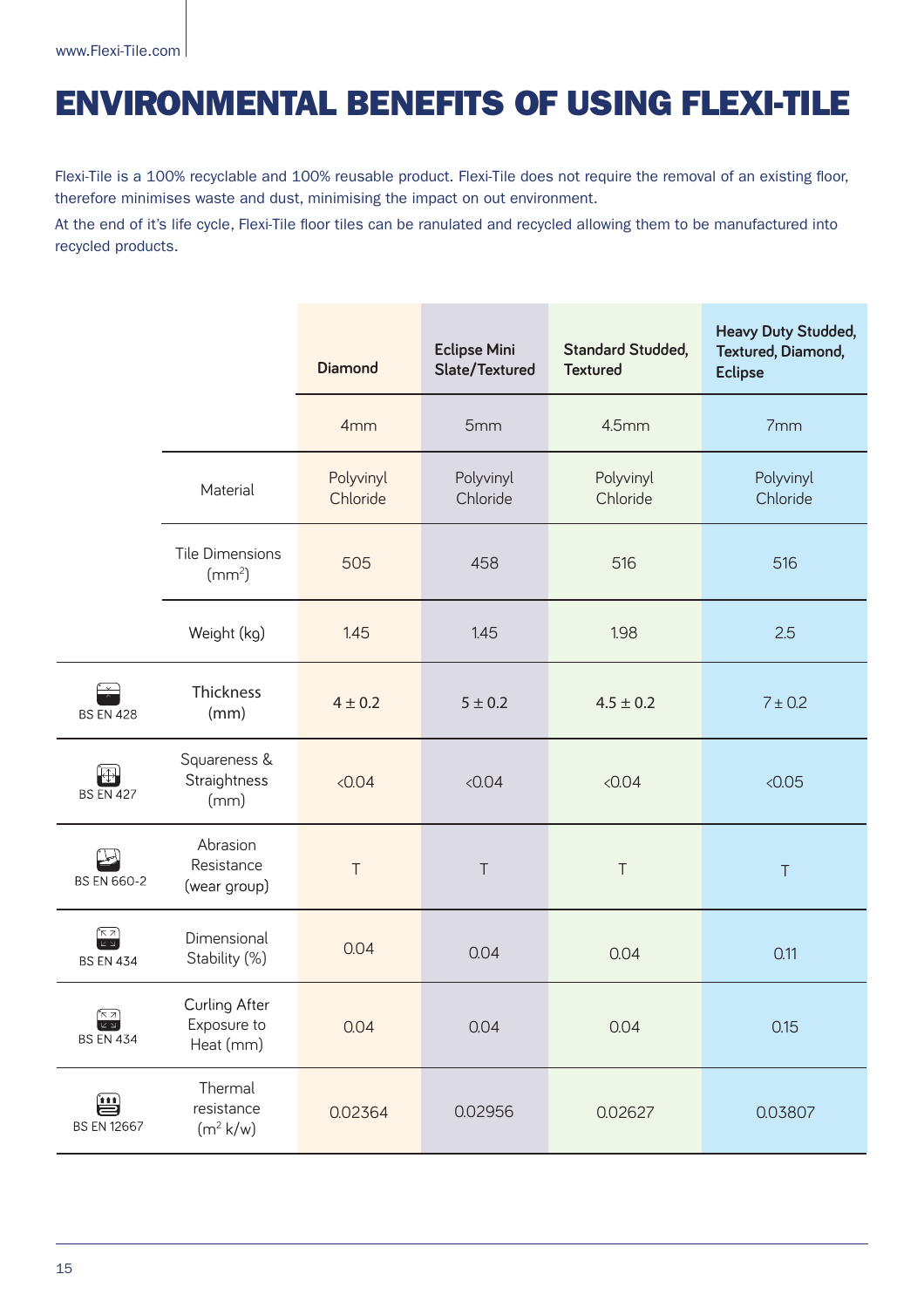## ALL FLEXI-TILE FLOOR TILES HAVE THE FOLLOWING ATTRIBUTES:

| <b>BS FN 423</b>                                                   | Staining<br>Resistance <sup>*</sup>             | Yes                    | <b>BS EN 14041</b> | European Building<br>Material Standard          | Yes               |
|--------------------------------------------------------------------|-------------------------------------------------|------------------------|--------------------|-------------------------------------------------|-------------------|
| പ്പ<br><b>BS EN 425</b>                                            | Castor Chair<br>Suitability<br>(Class)          | Yes:                   | EN 13501           | Reaction to Fire<br>Performance<br>(class)*     | BFL-S1            |
| <b>The Column of the Column of</b><br>Class 34<br><b>BS EN 649</b> | Commercial<br>Very Heavy                        | Yes                    | EN 14184           | Formaldehyde<br>Content<br>(class)              | E1<br>(CWFT)      |
| <b>Computer</b><br>Class43<br><b>BS EN 649</b>                     | Light<br>Industrial                             | Yes                    | <b>BS EN 1081</b>  | Electrical<br>Resistance<br>(ohms)              | $510^{14} \Omega$ |
| <b>BS EN 435</b>                                                   | Flexibility<br>(mm)                             | No Cracking<br>at 10mm | <b>BS EN 1815</b>  | <b>Static Electricity</b><br>Propensity<br>(Kv) | < 2.0             |
| <b>BS EN 20105</b>                                                 | BO2 Light<br>Fastness<br>(Blue Wool Standard 6) | 57                     | <b>BS EN 13893</b> | Slip Resistance<br>(class)                      | <b>DS</b>         |
| <b>BS EN 433</b>                                                   | Residual<br>Indentation<br>(mm)                 | $-0.10$                | DIN 51130          | German Standard<br>Slip Resistance<br>(class)   | R10               |
| <b>BS EN ISO 140-8</b>                                             | Impact Noise<br>Reduction*<br>(dB)              | $16*$                  |                    |                                                 |                   |

#### Flexi-Tile HD can be loose laid in areas where\*:

- A. Four wheeled forklift trucks with rubber tyres carrying not more than 1 tonne.
- **B.** Three wheeled forklift trucks with rubber tyres not carrying more than 800kg.
- C. Pallet trucks not carryin more than 800kg.
- D. Electric pallet trucks not carryin more than 700kg.

#### Adhesives must be used in areas where†:

- A. Forklift, pallet or electrical pallet trucks exceed acceptable weights for loose laying.
- **B.** Forklifts with steel or nylon wheels.
- C. Three wheeled forklifts with single rear wheel.
- **D.** A reach truck is in use.
- **E.** Exposed to sinificant temperature variation.
- **F.** Exposed to direct sunlight.

Flooring substrates which do not have a density equal or reater than 1800k/m<sup>3</sup> (havin a minimum thickness of 6mm and a fire performance class of A2FL) will render fre classifcation BFL-S1 invalid. Typical density of MDF wood - 900k/m3. Typical density of Concrete - 2400k/m3.

Staining Resistance - Please contact our technical department for details of substances tested and results achieved.



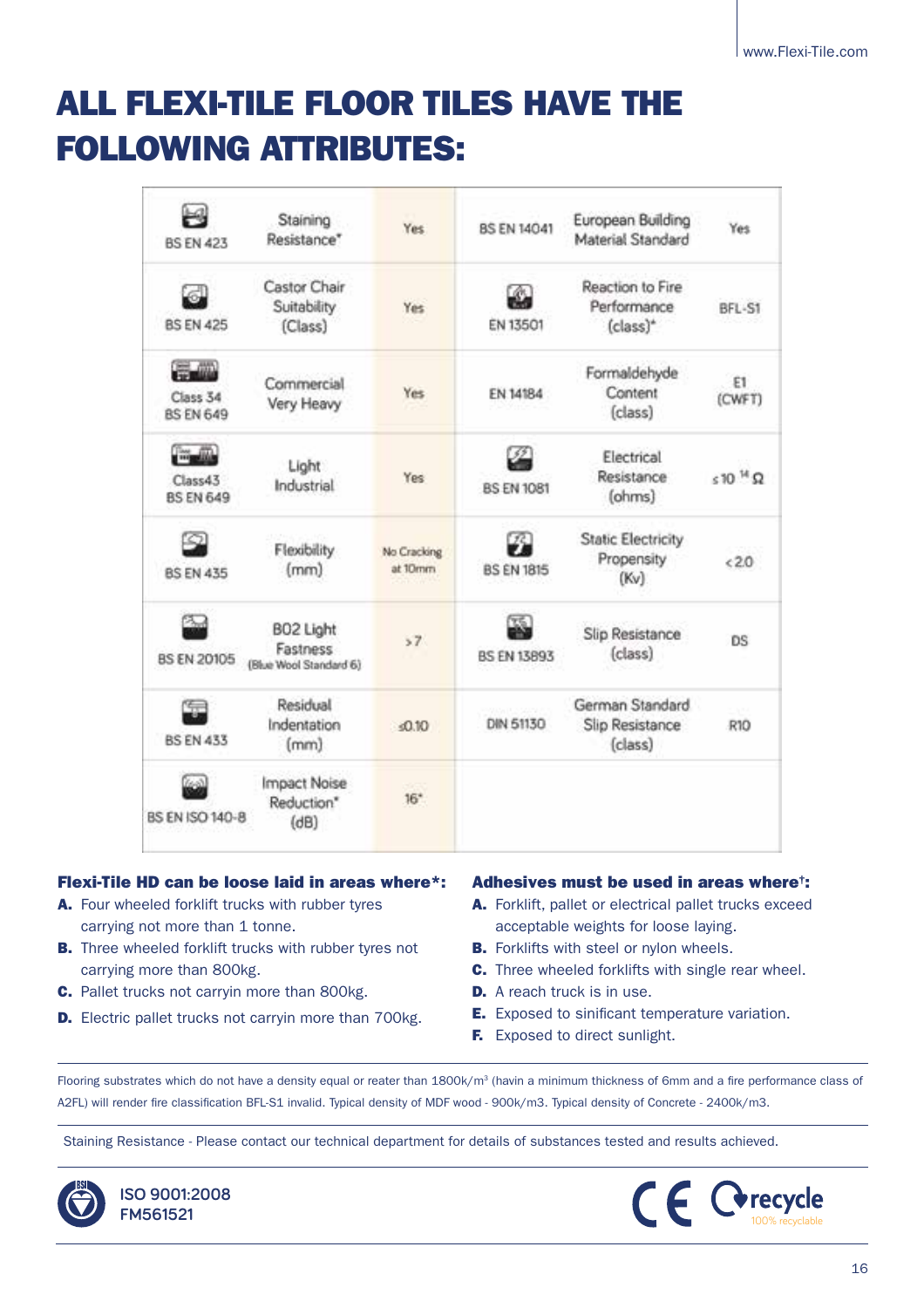## ACCESSORIES



#### 1. Edges & Corners:

Great for finishing off your floor. They are available for all finishes excluding Eclipse Smooth and Eclipse Mini Slate.



#### 2. Flexi-Tile Floor Cleaner:

Specifically formulated for use on the whole Flexi-Tile Range to keep your floor looking it's best.



#### 3. Logo Tiles:

Have your company logo or picture printed directly onto your tiles to personalise your floor!



#### 4. Installation Kit:

Includes a metal ruler with handle, heavy duty knife and a rubber mallet.



#### 5. Flexi-Tile Transparent:

Ideal if you have something underneath your floor which you want to be visible throuh your floor, i.e. a logo or picture.



#### 6. ESD Kit:

Consists of a grounding tile, plug, connector and 2m of conductive tape.



#### 7. Conductive Tape:

Available in 152m rolls for use with ESD tiles.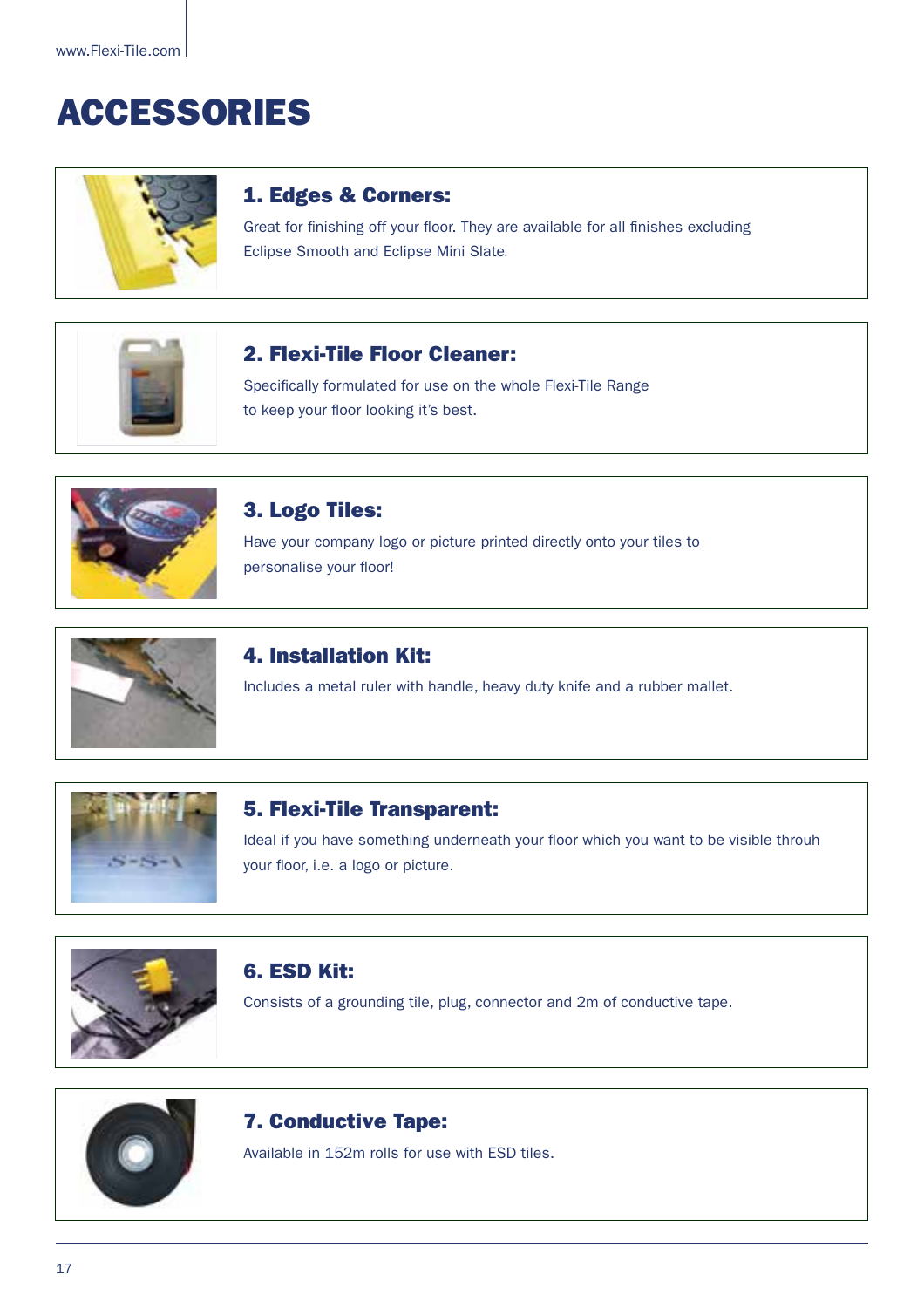## FLEXI-TILE INTERLOCK RANGE

All Flexi-Tile interlocking floor tiles are made from hard wearing High Performance Polymer (HPP) with three distinct, robust interlocking designs.

#### Flexi-Tile T-Lock

This particular interlock is Flexi-Tile's most recognised and popular design. With ease of installation and a strong, adaptable design, this interlock is perfect for industrial as well as commercial and domestic use. Designed to be laid on damaged or uneven fooring, this is the perfect choice for areas of high footfall and industrial use.



#### Butterfly Interlock



The Flexi-Tile 'Butterfy' interlock is especially designed so that when installed the interlocking join is practically invisible, resulting in an almost seamless floor. This particular interlock is designed for use in all flooring applications, making this an extremely versatile design.

#### Hidden Interlock

With the a similar design to the Flexi-Tile Diamond's 'Dove Tail', both the Eclipse HD and Mini benefit from a hidden join interlocking system with an angled edge, offering a more traditional tile appearance. Perfect for commercial and industrial use, this versatile flooring system is easily laid and is suitable for a wide range of applications.